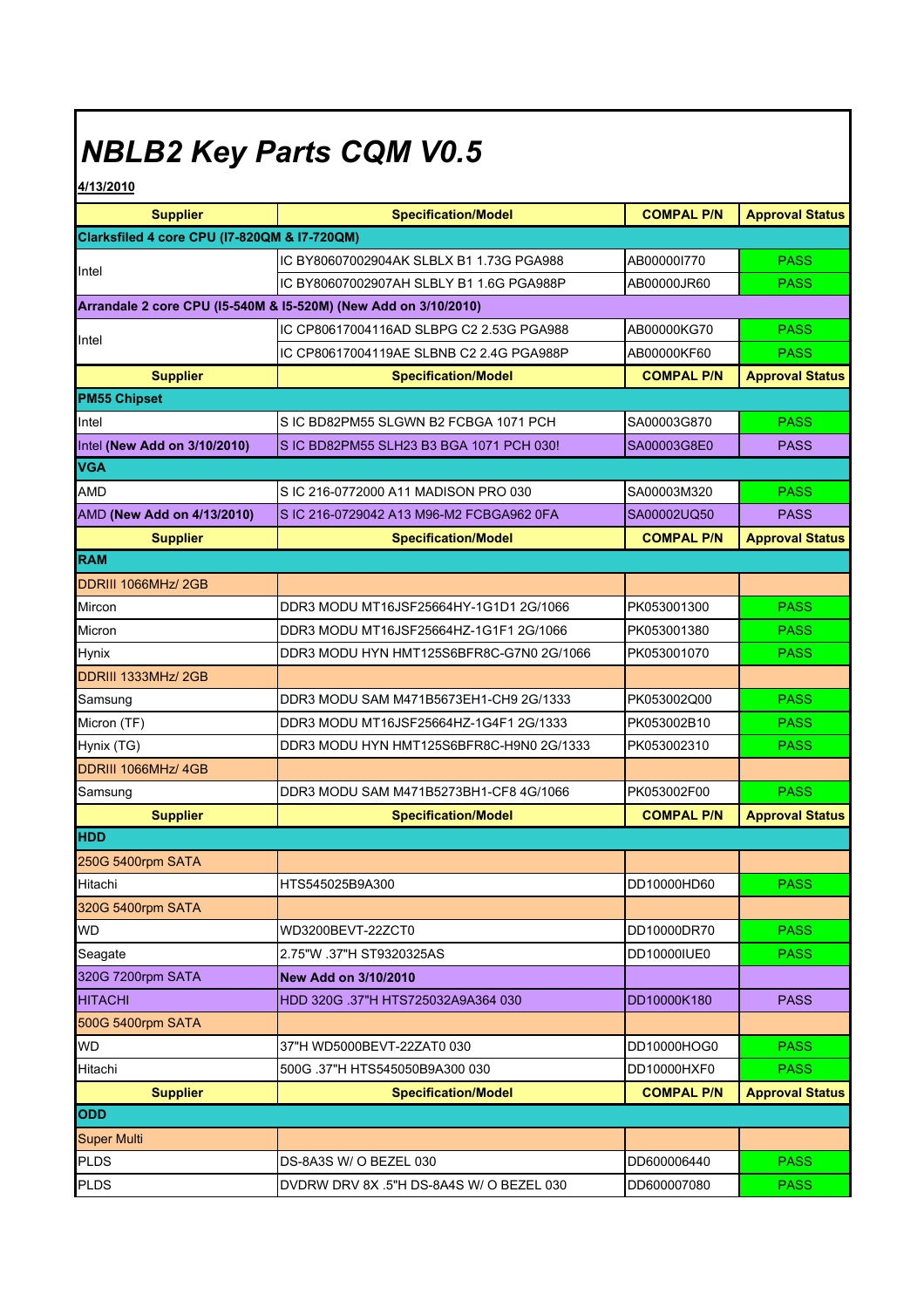| QSI                         | AD-7560S W/O BEZEL 030                                                | DD600004O90                | <b>PASS</b>                |
|-----------------------------|-----------------------------------------------------------------------|----------------------------|----------------------------|
| Panasonic                   | DVDRW DRV 8X 5"H UJ-890ADAA-A 030                                     | DD600006M20                | <b>PASS</b>                |
| <b>HLDS</b>                 | GT30N                                                                 | DD600006L70                | <b>PASS</b>                |
| SONY                        | DVDRW DRV AD-7580S WIN7 W/O BEZEL 030                                 | DD600004PO0                | <b>PASS</b>                |
| <b>Blue Ray</b>             |                                                                       |                            |                            |
| SONY                        | BRDVD_DRV BC-5500H-AR WIN7 W/O BEZEL 030                              | DD700001640                | <b>PASS</b>                |
| <b>Supplier</b>             | <b>Specification/Model</b>                                            | <b>COMPAL P/N</b>          | <b>Approval Status</b>     |
| <b>LCD</b>                  |                                                                       |                            |                            |
| HD                          |                                                                       |                            |                            |
| CMO                         | LCD_LED_M N156B6-L04 15.6" HD G 030 !                                 | AC60000J730                | <b>PASS</b>                |
| <b>CPT</b>                  | LCD_LED_M CLAA156WA11A 15.6" HD G 030 !                               | AC60000JV10                | <b>PASS</b>                |
| LPL                         | LCD_LED_M LP156WH2-TLE1 15.6" HD G                                    | AC60000J6H0                | <b>PASS</b>                |
| <b>FULL HD</b>              |                                                                       |                            |                            |
| <b>AUO</b>                  | LCD_LED_M B156HW01 V3 15.6" FHD G 030                                 | AC60000L760                | <b>PASS</b>                |
| <b>Supplier</b>             | <b>Specification/Model</b>                                            | <b>COMPAL P/N</b>          | <b>Approval Status</b>     |
| <b>AC ADAPTER 90W/3 Pin</b> |                                                                       |                            |                            |
| <b>APD</b>                  | AC ADAP APD NB-90B19-AAA 90W 3PIN                                     | PK10000FQ00                | <b>PASS</b>                |
| <b>Supplier</b>             | <b>Specification/Model</b>                                            | <b>COMPAL P/N</b>          | <b>Approval Status</b>     |
| <b>POWER CORD</b>           |                                                                       |                            |                            |
| Linetek(良得)                 | PWR CORD LP30BX1.8MXLS15 US 3PL                                       | GA050110000                | <b>PASS</b>                |
| Linetek(良得)                 | CORD LP34X1.8MXLS15 EC 3P L                                           | GA020270000                | <b>PASS</b>                |
| I-seng(鎰勝)                  | PWR CORD SP305AX1.8MXIS034 SPT-2 BLK                                  | GA050080000                | <b>PASS</b>                |
| I-seng(鎰勝)                  | PWR CORD SP022X1.8MXIS034 H03 BLK                                     | GA020160000                | <b>PASS</b>                |
| WS                          | PWR CORD WS-001F-2X1.8MXWS-083 3P US W                                | GA000004510                | <b>PASS</b>                |
|                             |                                                                       |                            |                            |
| <b>Supplier</b>             | <b>Specification/Model</b>                                            | <b>COMPAL P/N</b>          | <b>Approval Status</b>     |
| <b>BATTERY</b>              |                                                                       |                            |                            |
| 6 Cell/ 4800mAH             |                                                                       |                            |                            |
| Sanyo                       | BATT SA SA 3S2P 4.8AH 7 ZHM 030                                       | GC02000DF00                | <b>PASS</b>                |
| Panasonic                   | BATT PA PA 3S2P 4.8AH ZHM 030                                         | GC020009Z00                | <b>PASS</b>                |
| 6 Cell/ 5200mAH             |                                                                       |                            |                            |
| Sanyo                       | BATT SA SA 3S2P 5.2AH 7 04N 030                                       | GC02000KT00                | <b>PASS</b>                |
| <b>Supplier</b>             | <b>Specification/Model</b>                                            | <b>COMPAL P/N</b>          | <b>Approval Status</b>     |
| <b>WLAN</b>                 |                                                                       |                            |                            |
| Intel 802.11A/B/G/N         |                                                                       |                            |                            |
| Intel                       | W/L CARD 09H 533AN_HMWG 54M                                           | PK29200EP00                | <b>PASS</b>                |
| Arcadyan 802.11B/G/N        |                                                                       |                            |                            |
| <b>ARCADYAN</b>             | W/L CARD 08M FI6CP7822001J 300M HB93                                  | PK29200EO00                | <b>PASS</b>                |
| <b>ARCADYAN</b>             | W/L WN7812D-LF-CP FI6CP7812005J RL8191SE                              | PK29200H100                | <b>PASS</b>                |
| <b>Supplier</b>             | <b>Specification/Model</b>                                            | <b>COMPAL P/N</b>          | <b>Approval Status</b>     |
| <b>BLUETOOTH</b>            |                                                                       |                            |                            |
| Foxconn                     | B_T_ MODU 04L FOXCONN T60H928.31 V2.1 030                             | PK320001FB0                | <b>PASS</b>                |
| <b>Supplier</b>             | <b>Specification/Model</b>                                            | <b>COMPAL P/N</b>          | <b>Approval Status</b>     |
| KB                          |                                                                       |                            |                            |
| <b>Common KB</b>            |                                                                       |                            |                            |
| Sunrex                      | KB V020602B SUNREX INT'E 01S VISTA                                    | PK1301S0350                | <b>PASS</b>                |
| Sunrex<br>Chicony           | KB V020602A SUNREX UK 01S VISTA<br>KB MP-0569 CHICONY INT'E 01S VISTA | PK1301S0370<br>PK1301S0150 | <b>PASS</b><br><b>PASS</b> |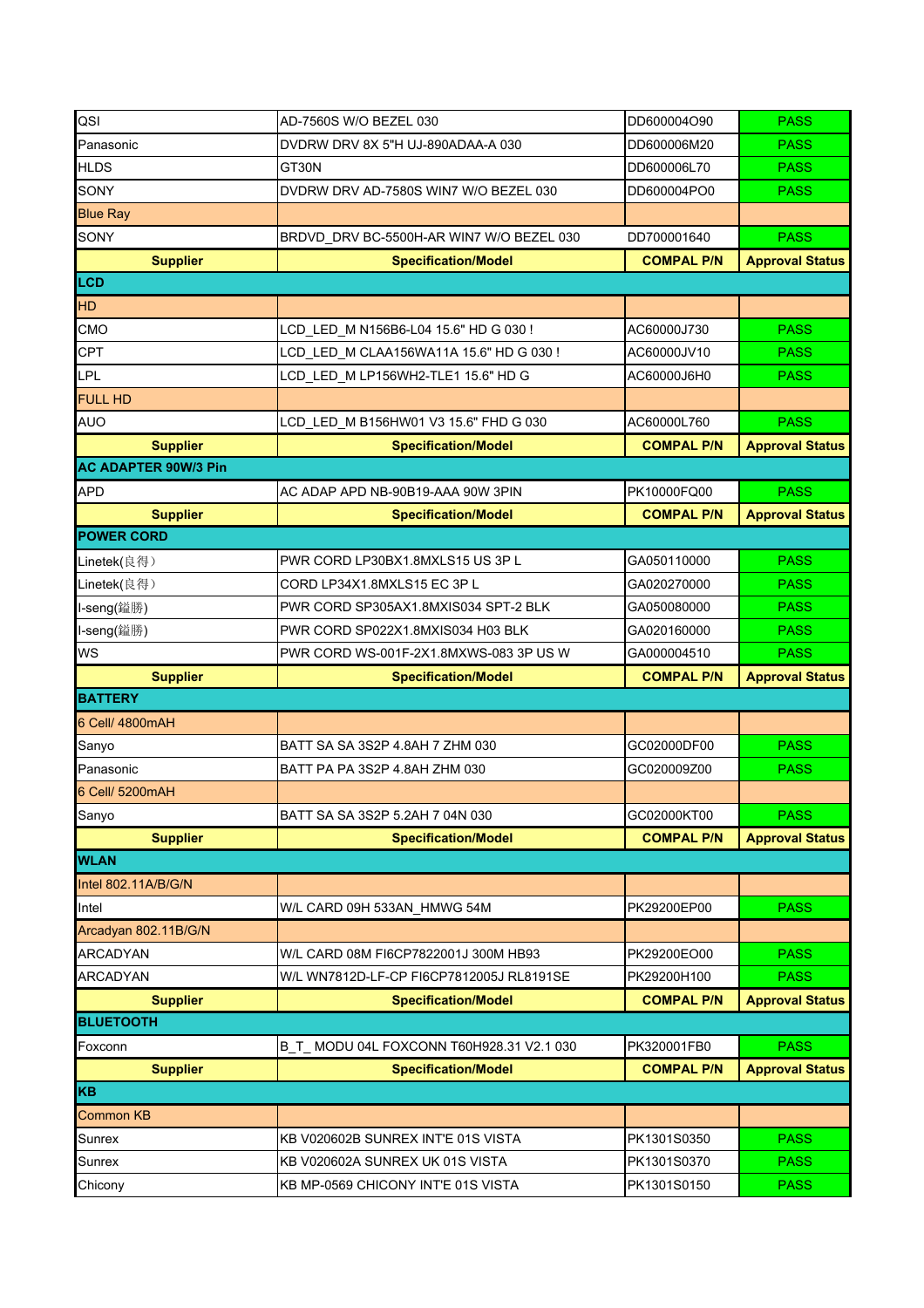| Lite-on                             | SG-28100 LITE-ON UK 01S 030            | PK1301S0670                                       | <b>PASS</b>             |
|-------------------------------------|----------------------------------------|---------------------------------------------------|-------------------------|
| Chocolate KB                        |                                        |                                                   |                         |
| <b>Sunrex</b>                       | KB V092302B SUNREX INT'E OCJ           | PK130CJ1A02                                       | <b>PASS</b>             |
| Sunrex                              | KB V092302B SUNREX UK 0CJ              | PK130CJ1A04                                       | <b>PASS</b>             |
| Lite-on                             | KB SG-36000 LITE-ON INT'E 0CJ          | PK130CJ2A04                                       | <b>PASS</b>             |
| <b>Supplier</b>                     | <b>Specification/Model</b>             | <b>COMPAL P/N</b>                                 | <b>Approval Status</b>  |
| <b>TOUCHPAD</b>                     |                                        |                                                   |                         |
| Synaptics                           | TRACK PAD SYNAPTICS TM1146             | PK090005M00                                       | <b>PASS</b>             |
| <b>Supplier</b>                     | <b>Specification/Model</b>             | <b>COMPAL P/N</b>                                 | <b>Approval Status</b>  |
| <b>WEB CAM</b>                      |                                        |                                                   |                         |
| 1.3M                                |                                        |                                                   |                         |
| Chicony                             | <b>CNF7163</b>                         | PK400003H00                                       | <b>PASS</b>             |
| 2.0M                                |                                        |                                                   |                         |
| Suyin                               | CN2015-S30B-OV01                       | PK400003G00                                       | <b>Conditional PASS</b> |
|                                     |                                        | BCIC068: Camera lag when recording intermittently |                         |
| 2.0M                                |                                        |                                                   |                         |
| <b>SUYIN (New Add on 3/10/2010)</b> | CAMERA M CN2015-S30B-OV01-2 SUYIN 2.0M | PK400008T10                                       | <b>PASS</b>             |
| SUYIN (New Add on 3/10/2010)        | CAMERA M CN2015-S30B-OV01-1 SUYIN 2M   | PK400008N00                                       | <b>PASS</b>             |
| Chicony (New Add on 4/13/2010)      | CAMERA M CNF9251 CHICONY 2.0M          | PK400008W00                                       | <b>PASS</b>             |
| <b>Supplier</b>                     | <b>Specification/Model</b>             | <b>COMPAL P/N</b>                                 | <b>Approval Status</b>  |
| <b>THERMAL</b>                      |                                        |                                                   |                         |
| <b>CPU Thermal</b>                  |                                        |                                                   |                         |
| Furukawa                            | NBLB1_INTEL_CFD_THML_ASSY_FURUKAWA     | AT09H0010U0                                       | <b>PASS</b>             |
| Robin                               | NBLB1_INTEL_CFD_THML_ASSY_ROBIN        | AT09H0010R0                                       | <b>PASS</b>             |
| <b>VGA Thermal</b>                  |                                        |                                                   |                         |
| Furukawa                            | NBLB1_INTEL_VGA_ASSY_FURUKAWA          | AT09H0020U0                                       | <b>PASS</b>             |
| Robin                               | NBLB1_INTEL_VGA_ASSY_ROBIN             | AT09H0020R0                                       | <b>PASS</b>             |
| <b>FAN</b>                          |                                        |                                                   |                         |
| Sunon                               | FAN DC5V SUNON MG60120V1-Q010-G99      | DC2800083S0                                       | <b>PASS</b>             |
| ADDA                                | FAN DC5V ADDA AB0705MX-LD3(NBLB2)      | DC2800083A0                                       | <b>PASS</b>             |
| <b>Supplier</b>                     | <b>Specification/Model</b>             | <b>COMPAL P/N</b>                                 | <b>Approval Status</b>  |
| <b>SPEAKER</b>                      |                                        |                                                   |                         |
| FG/Zylux                            | SPK PACK 06L 2W 4OHM                   | PK23000AS00                                       | <b>PASS</b>             |
| <b>Supplier</b>                     | <b>Specification/Model</b>             | <b>COMPAL P/N</b>                                 | <b>Approval Status</b>  |
| <b>TV TUNER KITS</b>                |                                        |                                                   |                         |
| TV tuner card                       |                                        |                                                   |                         |
| YUAN                                | TV/T MODU 01S MC770A HYBRID            | PK310001A00                                       | <b>PASS</b>             |
| YUAN                                | TV/T MODU 060 MC570QA HYBRID ATSC      | PK310001B10                                       | <b>PASS</b>             |
| TV tuner antenna                    |                                        |                                                   |                         |
| <b>ACON</b>                         | ANTENNA AHP2B-200000                   | DC33000J400                                       | <b>PASS</b>             |
| <b>WNC</b>                          | ANTENNA 060 91.XTZ15.004 U+V           | DC33000M000                                       | <b>PASS</b>             |
| Remote controller                   |                                        |                                                   |                         |
| FORMOSA21                           | REMOTE TX TTC RC301 LF                 | PK110000T10                                       | <b>PASS</b>             |
| <b>TV</b> cable                     |                                        |                                                   |                         |
| <b>KENPOL</b>                       | TV CB ZHM G-EB-004 SMB TO PAL TV-CABLE | DC080001V00                                       | <b>PASS</b>             |
| <b>TV</b> adaptor                   |                                        |                                                   |                         |
| <b>KENPOL</b>                       | KENPOL KG63004 PAL-NTSC ADAPTER        | DC311000P00                                       | <b>PASS</b>             |